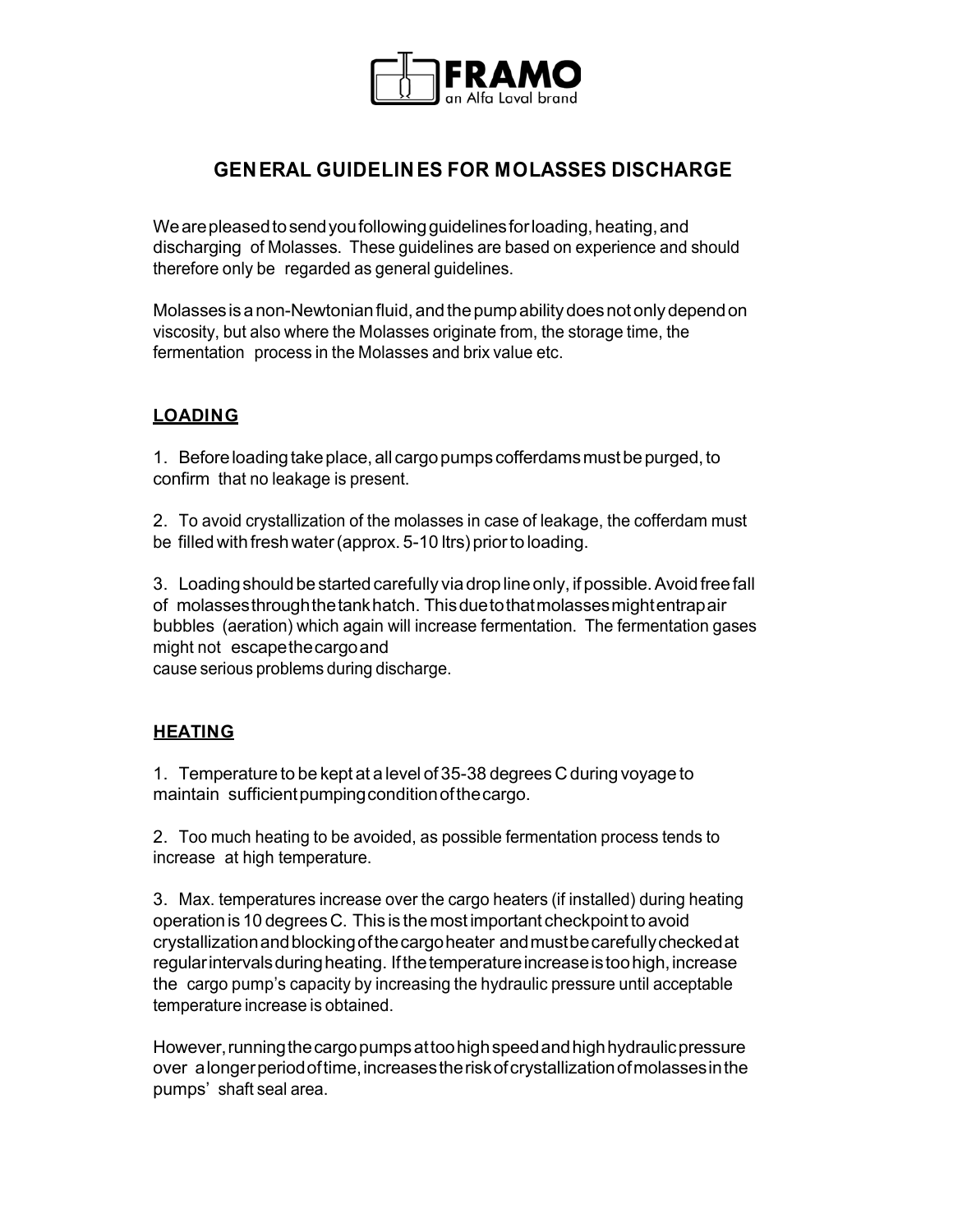

4. Maximum recommended temperature of heating medium is 120 degrees C. The heating medium must not be exposed directly to the cargo pump or into cargo pump discharge line or stripping line as this will lead to crystallization and damage of seal arrangement. Max. allowed temperature in cargo pump is 80 degrees C.

5. Running the cargo pump at reduced speed and the hydraulic pressure should be in a range up to approx. 100 bar.

6. The pressure drops over the cargo heater should not exceed 3 bar during normal heating operation.

## **DI SCH ARG E**

1. In adequate time before discharge, cargo temperature to be increased to recommended temperature for discharging. Maximum discharge temperature not to be exceed 40 degrees C.

2. Stop heating operation by first closing the steam valve upstream to the cargo heater, leaving the pumps running for 10 - 15 minutes and then stop the pumps. Close the cargo valve upstream to cargo heater. Drain the cargo in heater back to tank.

3. Avoid too many pipe bends and pressure loss in the discharge line. Use as big discharge hose as possible.

4. Due to shore arrangement and location of reservoir, booster pumps to be used, if high discharge head.

5. Run the cargo pump at reduced speed and hydraulic pressure.

6. Due to foaming and possibility for cavitation, reduce the pumps' speed further when cargo tank is about  $\frac{3}{4}$  empty.

7. If there is too much foam in the molasses during the last parts of discharging several methods have been tried to decrease the foam quantity

a) Adding of chemicals (nontoxic)

b) Re-circulation through drop line

c) Adding of steam through tank hatch or butterwort openings

d) Adding of air into molasses through tank hatch to stop fermenting process.